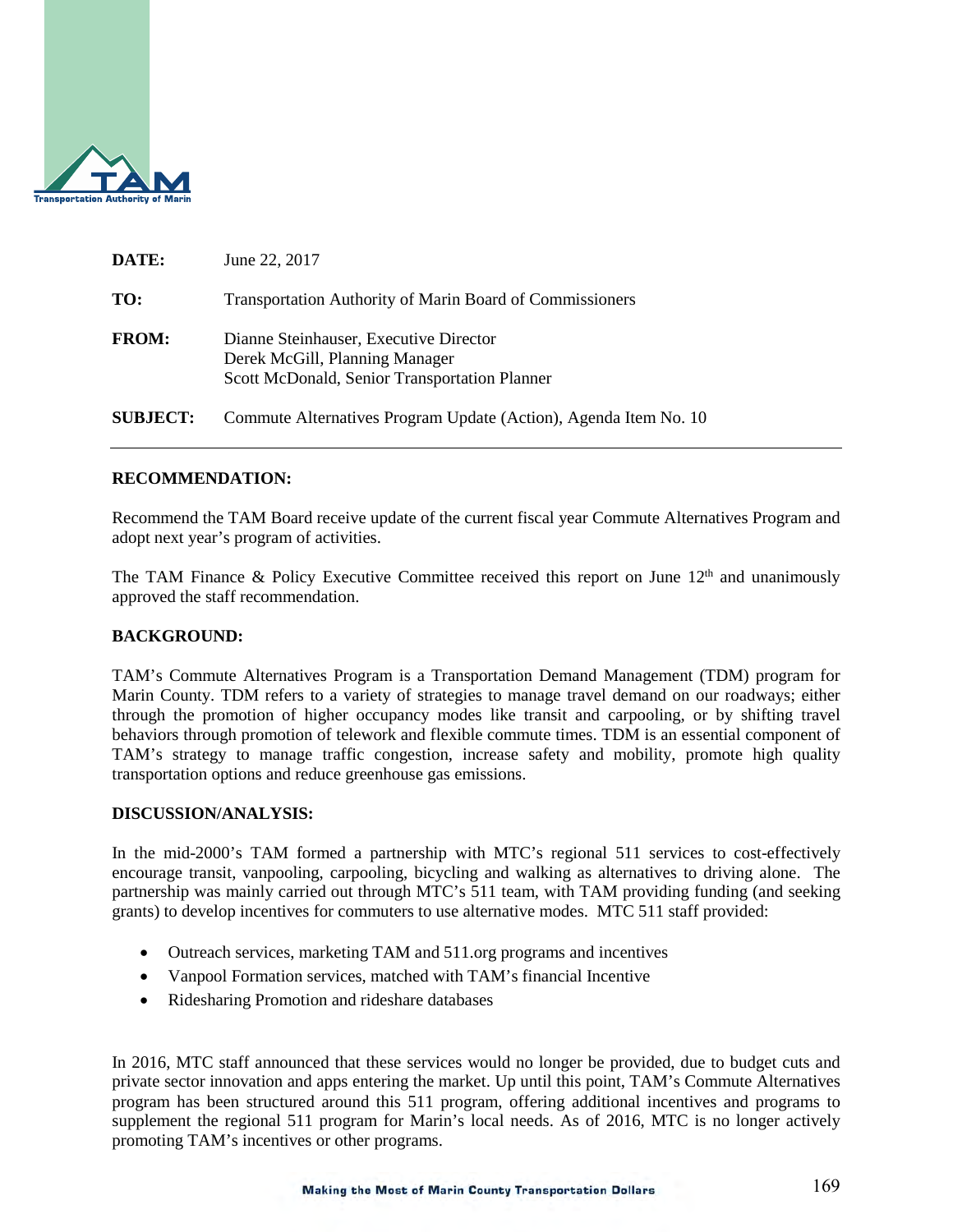With the passage of the Measure B \$10 Vehicle Registration Fee (VRF), TAM's Commute Alternative Program received local funds to carry out a local program, following the previous strategy of supporting Regional 511 services. This local fund has been used to leverage grants, including ridesharing pilot programs like the Avego/Carma Pilot and supporting carshare expansion in Marin, like the recent support for 2 additional carshare locations in San Rafael. The Commute Alternative Program has developed a core program of:

- Marin Emergency Ride Home Program
- Vanpool Incentive Program
- Employer/Employee Outreach Services

In addition to these core program elements, TAM has worked on strategic opportunities supporting the Commute Alternatives program including:

- Go Time Marin Commuter Tool Kit
- TAM/511 Marin Telework Initiative
- Carma/Avego Pilot Program to test dynamic carpooling
- Carshare Expansion in Marin
- Bikeshare Feasibility Study and Grant Application
- Carpool promotion and other strategic partnerships

# **FY2016/17 Recap and Major Activities**

With regional support eliminated in a number of key areas to support the Commute Alternatives Program, and SMART offering a new mobility option, TAM took a number of steps in 2016 and 2017, including:

- a comprehensive review of TDM programs providing by public agencies,
- the development of a TDM ad-hoc committee,
- expanded the ERH program to serve SMART riders,
- implementation of a carshare pod in Downtown San Rafael to support SMART,
- formed a staff working group for TDM consisting of San Rafael and County of Marin staff,
- Met with a number of technology providers including Scoop, Maven and other app-based technologies,
- Develop a bikeshare Grant application with SCTA,
- and development of a Lyft Pilot Program to test demand at SMART stations.

In addition to these major activities, TAM has been reviewing the effectiveness and efficiency of our TDM programs with the staff working group for TDM, including the emergency ride home and vanpool incentive programs, to explore ways to consolidate portions of these contracts and create an effective outreach program for the general public and for employers/employees.

## **TAM's TDM Program Highlights for Fiscal Year 2017-2018**

With MTC's 511 program no longer providing direct outreach support, TAM is proposing to re-organize the Commute Alternatives Program to address changing program needs, while maintaining the core elements including the Emergency Ride Home Program, Vanpool Incentives, and outreach support services.

## **Consolidated Program Development & Outreach Services**

TAM proposes to modify outreach support service to take an active role in promotion of the Commute Alternatives program elements. TAM staff will work with contractors to develop a "branded" program for consistent messaging, e.g. "MarinCommute" or "Green Commute" Program, to promote commute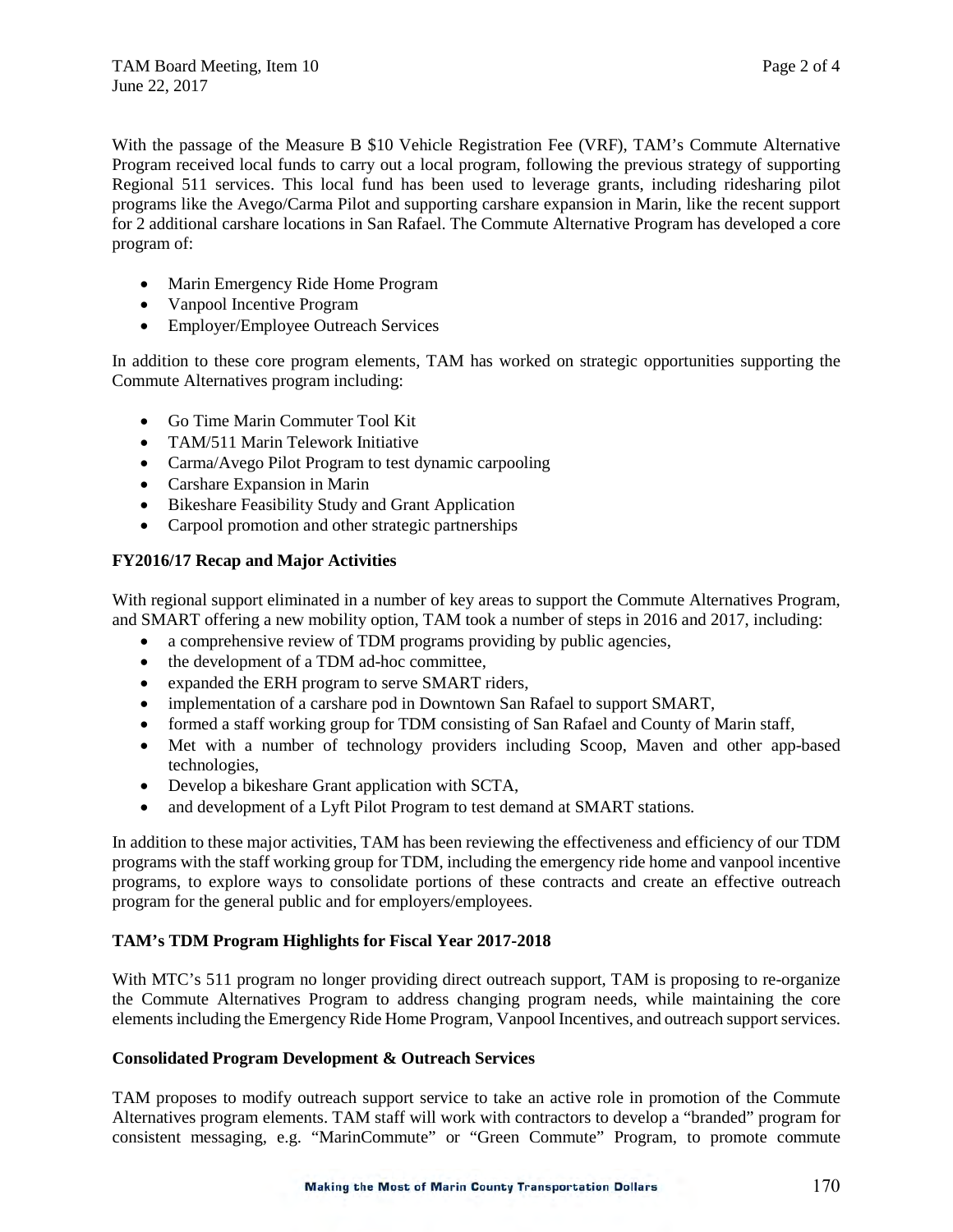alternatives to the public and to employers and employees in Marin. This program will market existing programs like the vanpool incentive and emergency ride home program, along with alternative fuel promotions and local transit options.

TAM will develop marketing tools, including a website or website pages to support this program, and will develop public facing campaigns on social media and through electronic channels to support this new program. These campaigns may take the format of newsletters or encouragement programs.

TAM will also develop regular scheduled outreach efforts on a periodic and or seasonal basis, including efforts similar to ride to work week, or commuter of the month programs. The use of incentive programs will be considered to encourage and excite commuters, and previously developed tools like our telework initiative and TDM toolkit will be updated to assist in promotional activities.

For employers, TAM will work with contractors to determine the best outreach strategy with local employers, including the development of quarterly employer meetings, or using existing groups to facilitate discussions.

This consolidated campaign will focus on marketing the range of programs that exist within the county, including the multiple options to access SMART, and emerging technologies to promote carpooling, carsharing and ride share services that operate in the county.

### **Emergency Ride Home (ERH) Program**

The Marin Emergency Ride Home Program, branded online as "MarinERH.org" currently, is a program TAM launched in 2012 to offer guaranteed taxi rides home to commuters who use alternatives to driving alone to get to work but might need to get home quickly in the event of an emergency. The main goal of the program is to relieve anxiety over perceived (or real) needs to have a car available at work if unforeseen circumstances require employees to leave work immediately or occasionally work later than expected.

TAM staff plans to determine the best method of contracting for this program, and is considering consolidating website components of this program into TAM's website update, and merging outreach components into the larger outreach effort update to increase public awareness of the program. TAM staff is also considering streamlining the approval process for employers, including removing pre-approval requirements.

#### **Vanpool Incentive Program**

TAM currently offers a \$3600 Vanpool Incentive, and currently has 30 registered vanpools operating to or from Marin with an additional 13 vans which pickup at least 3 passengers in Marin but without a Marin origin or destination in Marin.

TAM staff is not recommending any structural changes to this incentive program starting in fiscal year 2017-2018, however as referred to above, ongoing promotion of the incentive is no longer provided by 511 (which previously included multiple successful events at San Quentin and other with employers to form vanpools) so staff plans to include outreach and marketing of this effort in the larger outreach update effort.

**Strategic Programs**